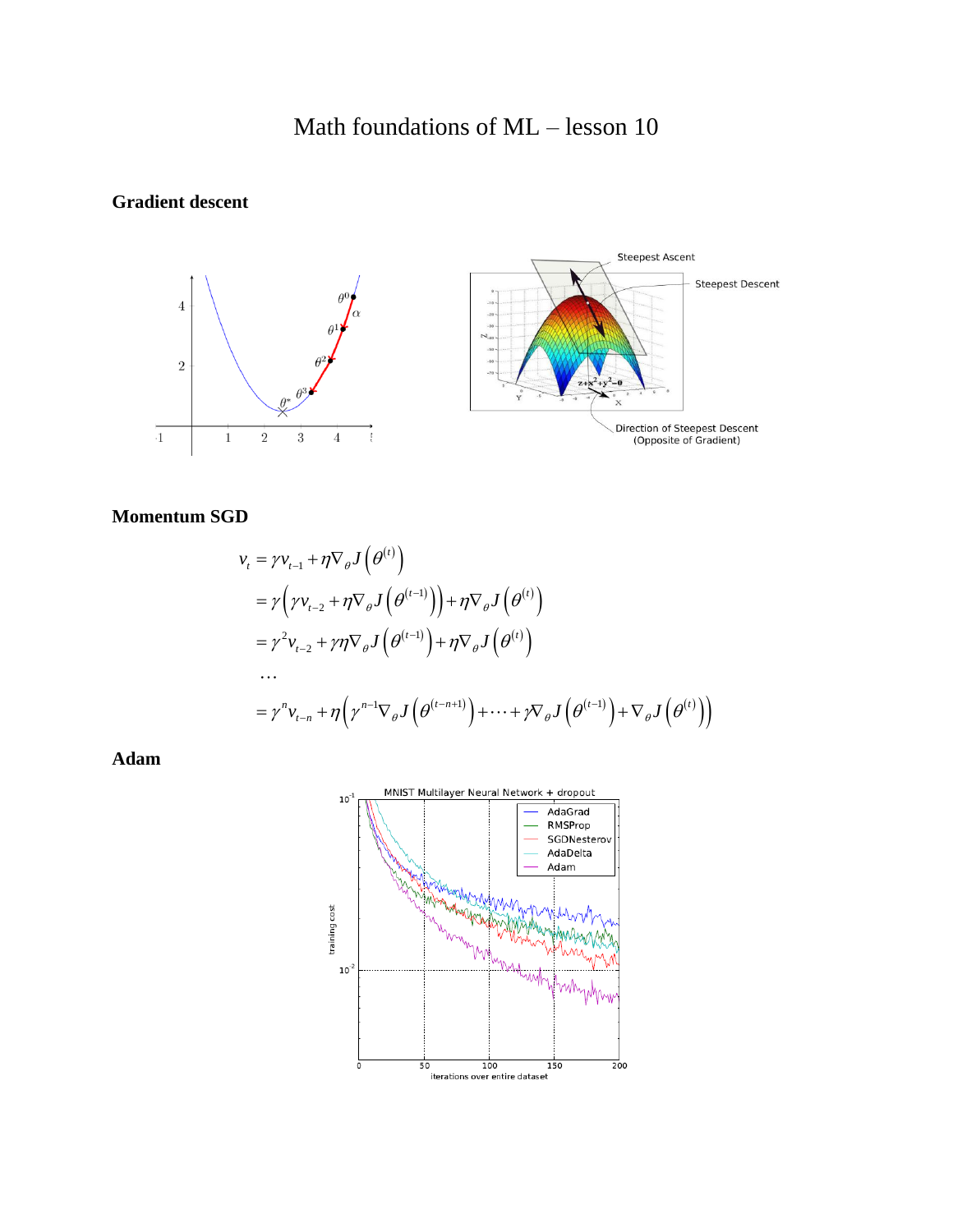#### **Loss functions for segmentation**

Let  $p = (p_1, ..., p_n)$  be the ground truth labels of the segmentation. This means that  $p_i \in \{0,1\}$ . Let  $\tilde{p} = (\tilde{p}_1, \ldots, \tilde{p}_n)$  be an approximation (e.g. as generated through a deep learning network) of the segmentation, with  $0 \leq \tilde{p}_i \leq 1$ . One can ensure that the network outputs 'probability pixels' by applying at the last layer at each pixel the logistic function

$$
\sigma(t) := \frac{1}{1+e^{-t}}.
$$

#### **Negative log-likelihood as a loss for image segmentation**

We can define a loss per image

$$
-\sum_{i=1}^n p_i \log \tilde{p}_i + (1-p_i) \log (1-\tilde{p}_i)
$$

#### **Simple differentiable approximations to the Jaccard index**

It is clear that in unbalanced cases, where there are more ground truth background pixels than ground truth object pixels, the standard negative log-likelihood loss is potentially biased.

One would like to train a DL segmentation network and measure/maximize performance using Intersection Over Union (IoU) loss, which is also called the Jaccard loss

$$
0 \leq \frac{|A \cap B|}{|A \cup B|} \leq 1.
$$

The Jaccard index in our special is

$$
J(p,\tilde{p}) = \frac{\#\{i : p_i = 1 \text{ and } \tilde{p}_i \ge 0.5\}}{\#\{i : p_i = 1 \text{ or } \tilde{p}_i \ge 0.5\}}.
$$

Since the Jaccard index is not differentiable, we look for surrogates for which we can compute gradients and thus optimize. We use an approximation to the Jaccard index which is differentiable and based on the equality

$$
\frac{|A \cap B|}{|A \cup B|} = \frac{|A \cap B|}{|A| + |B| - |A \cap B|},
$$

Let

$$
\langle p, \tilde{p} \rangle = \sum_{i=1}^{n} p_i \tilde{p}_i
$$
,  $|p|_1 = \sum_{i=1}^{n} p_i$ ,  $|\tilde{p}|_1 = \sum_{i=1}^{n} \tilde{p}_i$ .

We define a differentiable 'loss' function that we wish to maximize